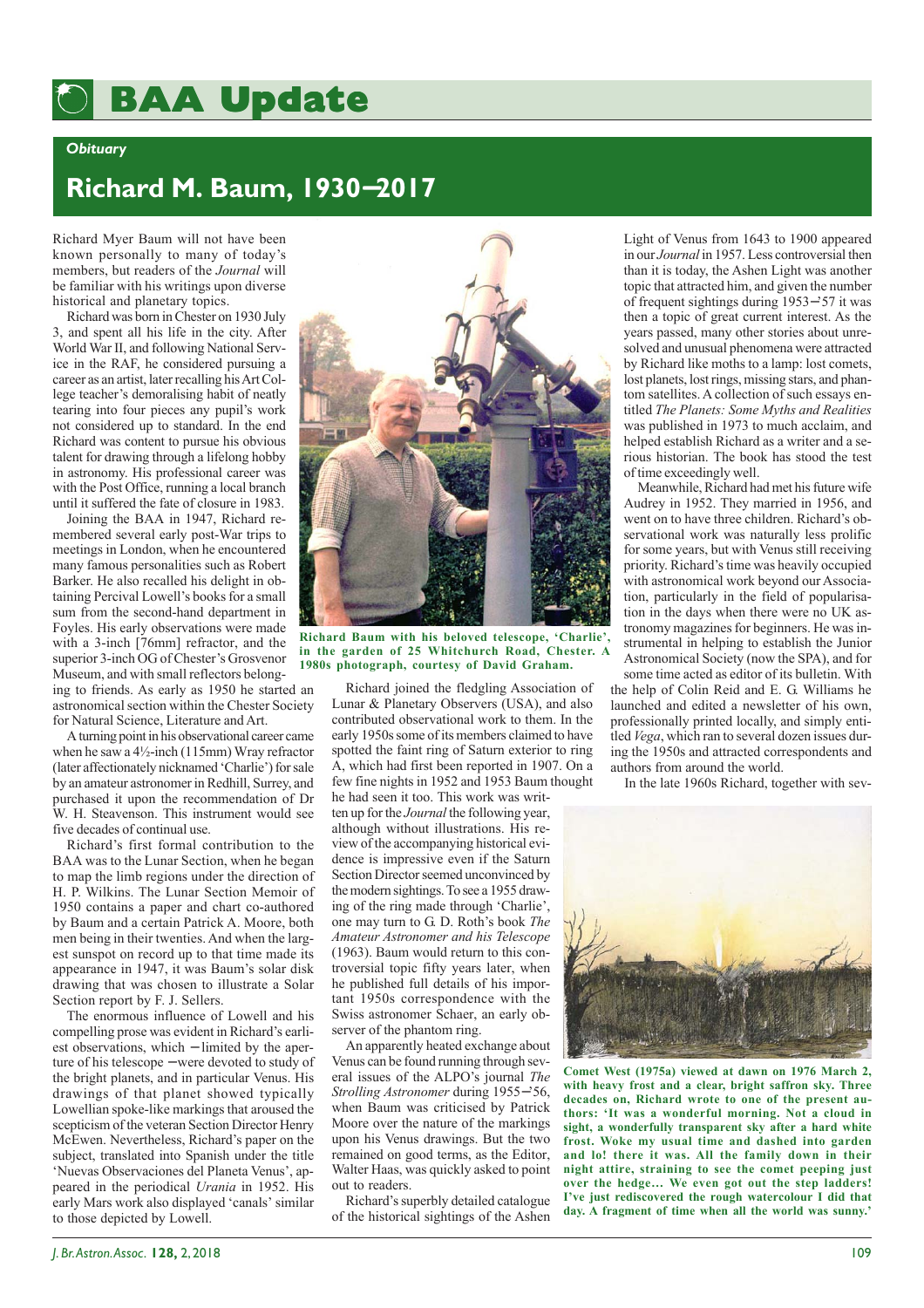

eral other British amateurs, became involved in the Lunar International Observers Network (LION) organised by the Smithsonian Institute. Experienced observers around the world would monitor the lunar surface with the aim of correlating any changes they might see with observations made by the *Apollo* astronauts. The *Cheshire Observer* newspaper, hearing of Richard's involvement with this exciting project, and keen to present a local angle on the eagerly awaited lunar landing, ran a piece during the early summer of 1969 highlighting his activities. Such was the excitement generated by the article that Richard was contacted by several other keen amateur astronomers in the area who began to meet informally in the Baum home every Wednesday evening. By 1969 November, the group had increased in size and it was agreed that the time had come to put it on a more formal basis. Thus the first public meeting of the new Chester Astronomical Society was held in 1970 January and the Society continues to flourish to this day.

Richard joined the BAA Mercury & Venus Section Committee, serving throughout the enthusiastic directorship of J. Hedley Robinson. In 1973 November he was able to make a nice series of drawings of the egress of Mercury from its solar transit. His observational work now featured more and more strongly in the regular Section reports, while a particularly fine series of drawings of Venus passing through inferior conjunction appeared on the front cover of *The Strolling Astronomer*. Richard's association with the inner planets was known to the Council, and this would be important in connection with events soon to follow.

Council, anticipating the impending retirement of the Directors of the Mercury & Venus and Mars Sections, appointed Richard as Director of a new Terrestrial Planets Section in 1979, intending to stimulate new interest in the inner Solar System. Richard set about the task with enormous energy. A well-produced bulletin, the *Inner Planets Newsletter*, soon appeared upon the scene, and in those pre-desktop-publishing days stencils had to be accurately cut on the typewriter without a single mistake.

Richard undertook a truly prodigious amount of correspondence. Looking back upon thick folders of his letters, one finds lengthy tips on drawing the planets in colour, suggestions for project work, and anecdotes from his earlier astronomical life: always those letters were brim-



ming over with that infectious enthusiasm he had. Letters came so frequently that they often crossed in the post. On a visit to Chester one of the present authors expressed his admiration for a notebook page of Richard's superb watercolour drawings of Saturn. Richard simply obtained a penknife, cut out the page and presented it to him. On other occasions he posted books for him to keep, always generously dedicated and signed.

Richard's drawings were certainly widely admired, and upon hearing of his death the astronomer and artist William Hartmann commented: 'Richard Baum's telescopic drawings of the planets were some of the most beautifully rendered, and were among the sources that made me want to have a telescope and take up astronomy…'

In 1980 the first Terrestrial Planets Section meeting was held in Chester, and was unanimously judged to have been a great success. And all the speakers were invited home to a delicious supper cooked by Audrey at 25 Whitchurch Road. Further Section meetings would follow, and the first one resulted in a set of the contributed papers as a voluminous *Proceedings*.

Richard had high ambitions for the new Section, and established a team of coordinators to cover the planets Mercury, Venus and Mars, with other coordinators for Analysis and Spacecraft Imaging. This proved a little too complex, and there was some friction between some of the personalities. But a greater level of interest had been promoted, and publications began to mount up. There was growing interest in minor planets too, so a subgroup headed by Andy Hollis was set up, later becoming a separate Section.

In 1980 Richard's interest in the mythical planet Vulcan came to the attention of the producer of

the television series *Arthur C. Clarke's Mysterious World*, and one Saturday Richard was given special permission to close his Post Office for the day, and found himself being filmed walking through the streets of the French town of Orgères, speaking on camera about Lescarbault and the imperious Le Verrier who had come from Paris to interrogate him.

Richard always had a longterm aim of re-estab-**Mercury in transit, 1973 November 10.** lishing strong separate Sec-



**Saturn, showing the passage of the Earth through the ring-plane, 1980 February 23, March 3 and May 13, with the 115mm OG** ×**186 amidst pencilled observational notes (south is uppermost).**

tions, and this came about quite naturally in 1991, when Richard himself retained the Directorship of the reborn Mercury & Venus Section. He continued in charge until 2000, but the emphasis of his astronomical interests had been subtly changing for some time. Although still a gifted visual observer − Patrick Moore once described him as having 'the eyes of a lynx' − Richard's efforts were now directed even more energetically toward his long-standing enthusiasm for astronomical history.

Ever the romantic, Richard's imagination was readily ignited by those observers who had revealed the unknown territories of the heavens in a way analogous to those adventurers and pioneers who opened up the American West (another of Richard's great interests). In those times Baum encountered the classic dilemma of a planetary Section Director when most of the work was visual, but he was able to deal with it with recourse to his historical inclinations. Basically, to leave out all but the uncontroversial material would make for a dull report, but to include the controversial work could leave one open to allegations of lack of judgement. Richard steered a clever path of compromise, maintaining both interest and scientific credibility. So when David Gray reobserved the bright star-like spots near the poles of Venus, Baum could easily recount the earlier observations of the French astronomer E.−L. Trouvelot. And in writing about the